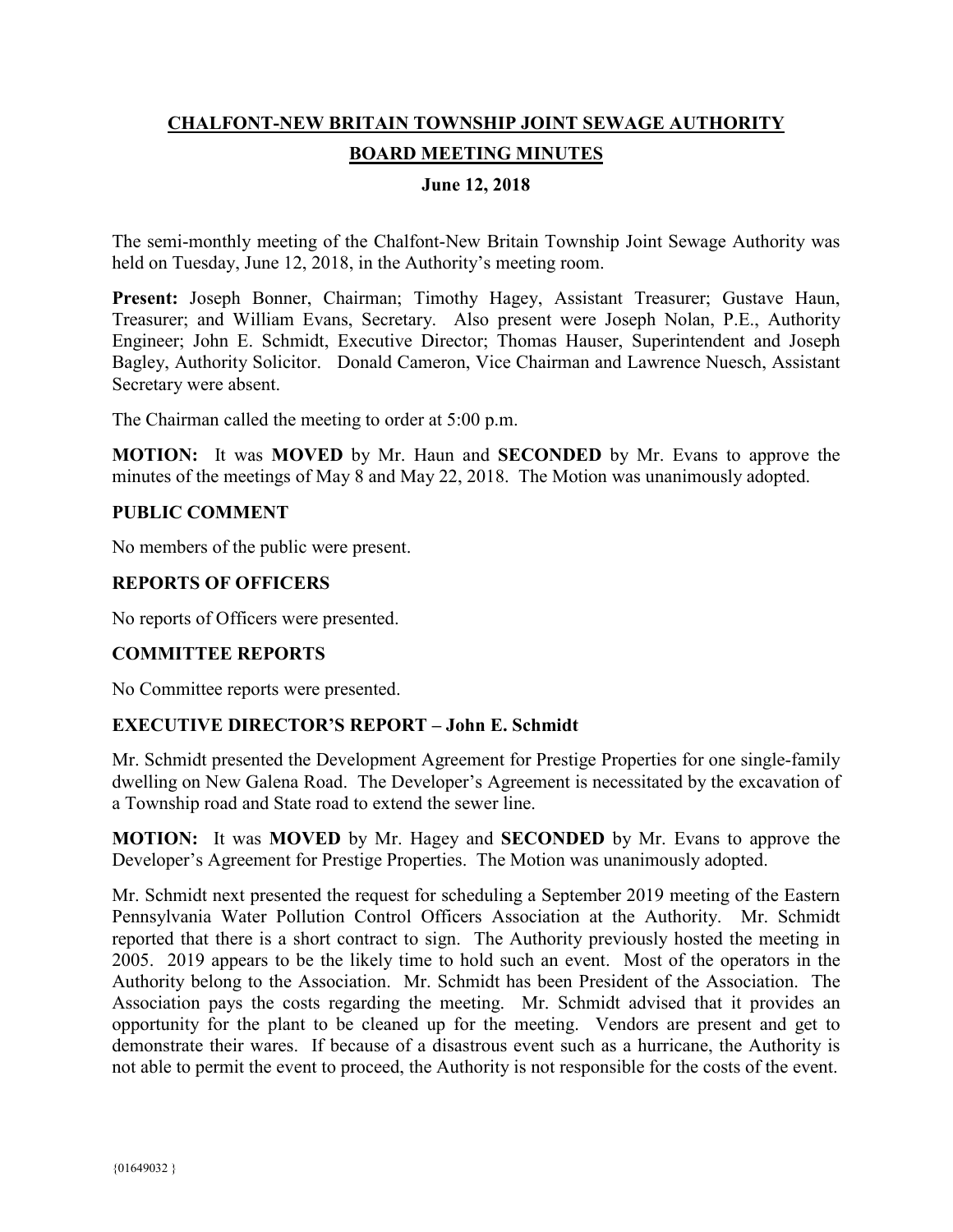**MOTION:** It was **MOVED** by Mr. Hagey and **SECONDED** by Mr. Bonner to support the scheduling of the EPWPCOA meeting in September 2019. The Motion was unanimously adopted.

Mr. Schmidt next presented closing of Escrow No. 128 for 77 West Peace Valley Road. This is also a single-family dwelling involving the excavation of a Township road and the project is finished up.

**MOTION:** It was **MOVED** by Mr. Haun and **SECONDED** by Mr. Hagey to close Escrow No. 128. The Motion was unanimously adopted.

Mr. Schmidt next presented the Preliminary Fiscal Year Ending Budget Report. Board members will be provided with an email version. Mr. Schmidt reviewed line 12 miscellaneous income, expense items involving materials and supply and sludge disposal as well as engineering expenses and a reduction of natural gas. Mr. Schmidt highlighted net cash from the Operating Fund of almost \$1,000,000.00 and the plant expansion projects in Fund 3. Mr. Schmidt also reviewed the remaining amount to be paid under the Phase III contract and the total amount paid out under Phase III of about \$2,000,000.00.

There were no questions from the Board.

Mr. Schmidt distributed pay sheets to the Board. He also stated that if a Board member is not present for a meeting, that meeting's packet of papers, along with any other mail received, will be placed in the mailboxes on the book shelf in the Meeting Room for at least one additional meeting. There was discussion about the relocation of the mailboxes from the Office to the Meeting Room.

## **ENGINEER'S REPORT – Joseph Nolan, P.E.**

Mr. Nolan reported that the Phase III Project is now in the punchlist part of the Project. The original punchlist was distributed in April and it was revised June 8. CKS is working with the contractors to finish up the items on the punchlist. There is retainage left to be paid and the retainage has been reduced as it gets near the end of the Project. LB, the contractor, has hired a subcontractor landscaper, LandTech, to do the restoration work. LandTech was in Monday to restore damaged areas. LandTech has brought in topsoil, is raking and hydro seeding.

Mr. Nolan next presented Requisition No. 229 for Capital Improvements in the amount of \$69,684.80 which is all Phase III work.

**MOTION:** It was **MOVED** by Mr. Haun and **SECONDED** by Mr. Evans to approve Requisition No. 229 in the amount of \$69,684.80. The Motion was unanimously adopted.

Mr. Nolan next reported that he had met with Mr. Schmidt on the Pump Station No. 4 redesign proposal. Mr. Nolan presented the preliminary feasibility study to Mr. Schmidt. Pump Station No. 4 is the pump station located on Walden Way behind a house and is located in a detention basin. Mr. Nolan indicated that he would present the feasibility study at the next Board meeting and that it is feasible to have Pump Station No. 4 relocated.

## **SOLICITOR'S REPORT – Joseph Bagley, Esquire**

Mr. Bagley had nothing to report.